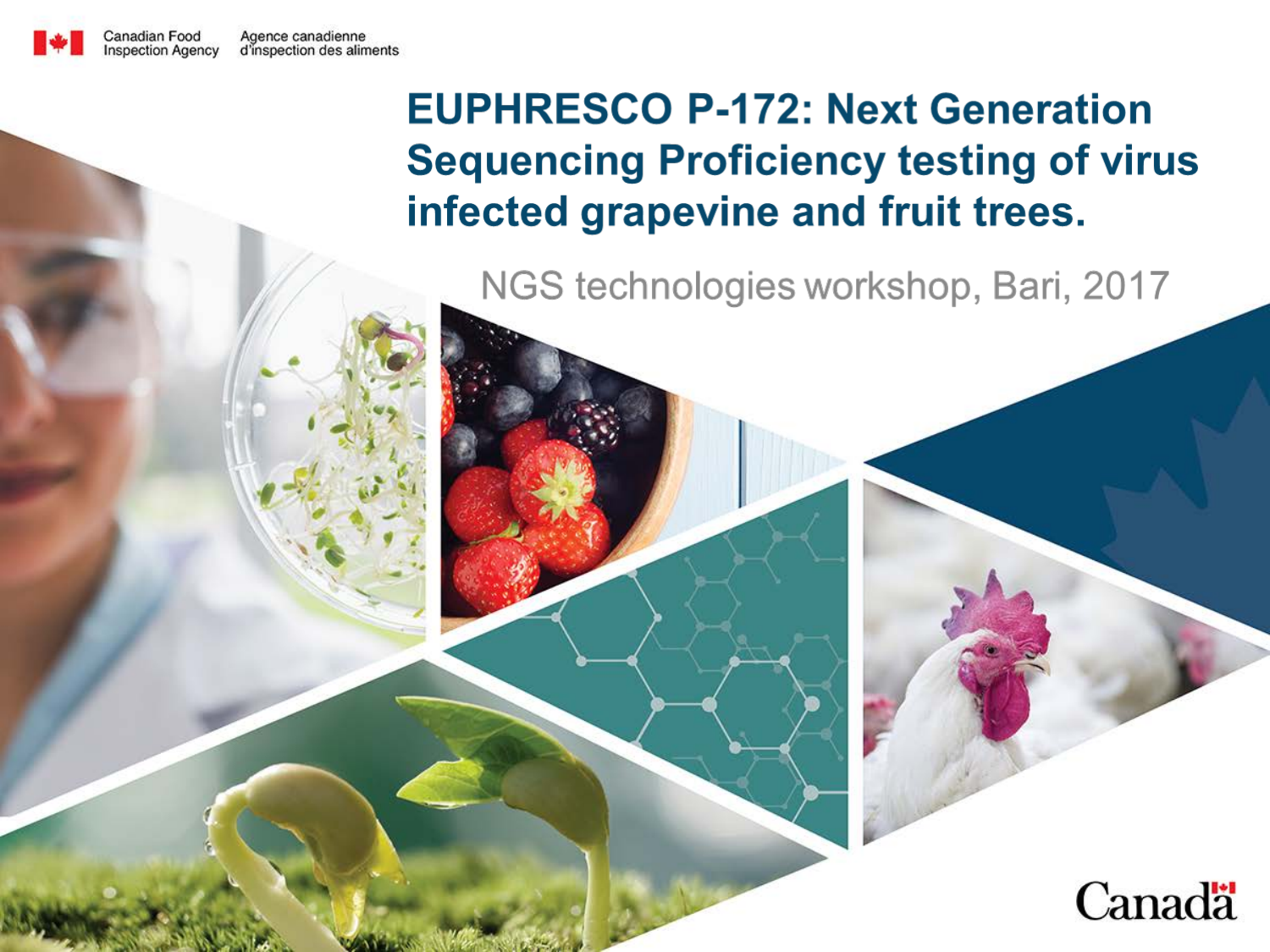

- Kickoff meeting of participants of EUPHRESCO P-172, late 2016, Braunschweig.
- Decision was made that there was enough experience within the group working with viruses infecting grapevine and fruit trees to warrant undertaking a limited proficiency trial.
- 13-14 laboratories from 11 countries agreed to take part in the trial:

| <b>Adrian Fox</b>        | Fera            | UK                 |                              |
|--------------------------|-----------------|--------------------|------------------------------|
| Christina Varveri        | <b>BPI</b>      | Greece             |                              |
| Denis Kutnjak            | <b>NIB</b>      | Slovenia           |                              |
| Hano Maree               | U. Stellenbosch | South Africa       |                              |
| Heiko Zeibell            | JKI             | Germany            |                              |
| Jan Kreuze               | <b>CIP</b>      | Peru               |                              |
| Kris De Jonghe           | <b>ILVO</b>     | <b>Belgium</b>     |                              |
| Maher Al Rwahnih         | U. California   | <b>USA</b>         |                              |
| Marcel Westenberg        | <b>NVWA</b>     | <b>Netherlands</b> |                              |
| <b>Michael Rott</b>      | <b>CFIA</b>     | Canada             | (Robert Hanner, BOL, Canada) |
| <b>Thierry Candresse</b> | <b>INRA</b>     | France             |                              |
| <b>Pascal Gentit</b>     | <b>ANSES</b>    | France             |                              |
| Wilhelm Jelkmann         | JKI             | Germany            |                              |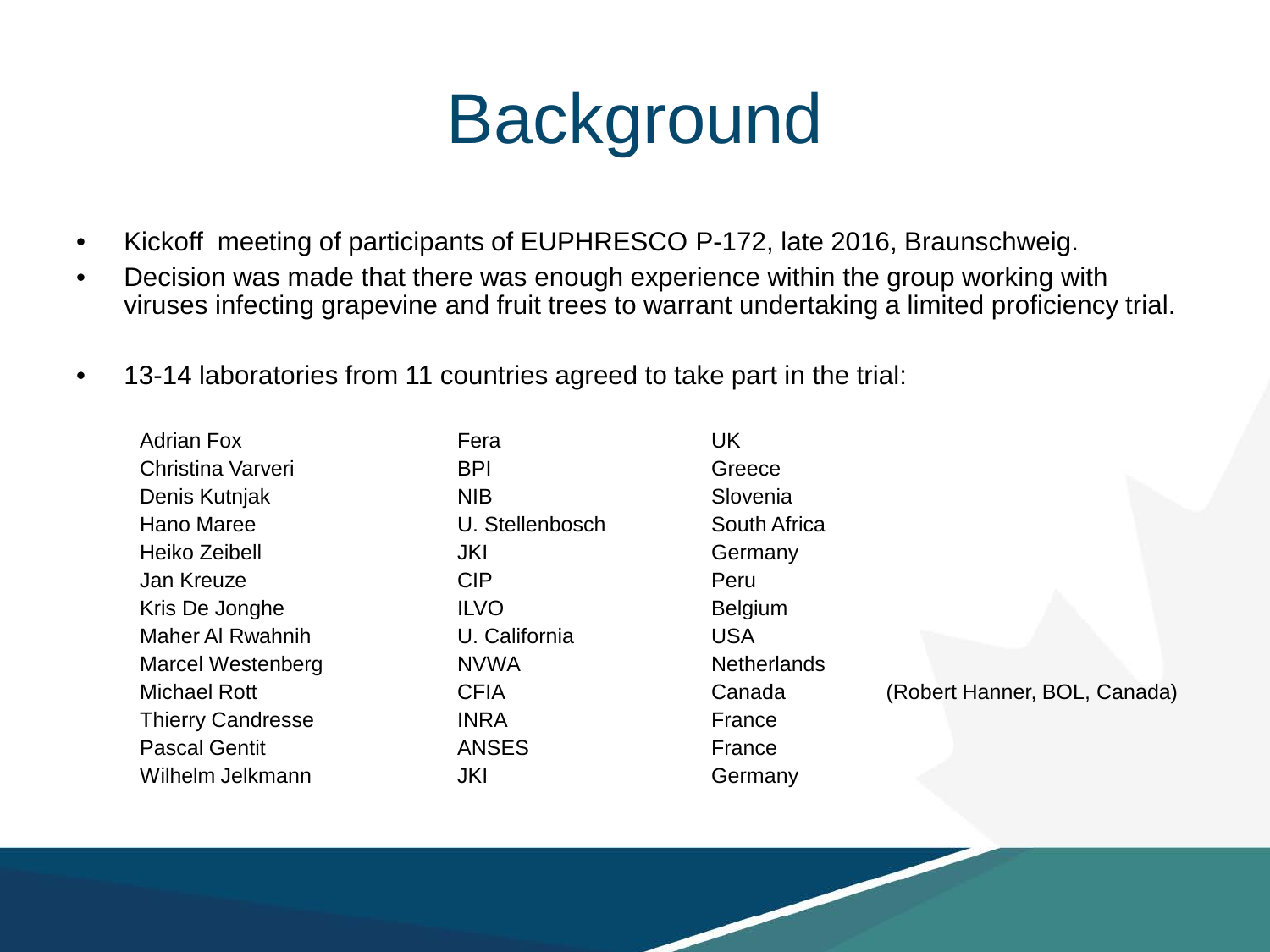## NGS for the detection [of plant](http://www.google.ca/url?sa=i&rct=j&q=&esrc=s&frm=1&source=images&cd=&cad=rja&uact=8&ved=0CAcQjRxqFQoTCN6HiIjh1scCFQpUPgodV4wGBA&url=http://www.nist.gov/pml/div689/dna_011911.cfm&psig=AFQjCNERzsxS81ZoG9NlrWYrY_7o_P7JIQ&ust=1441227790982434)  viruses

- Detection of the plant virome
- Detection of plant viruses
- Detection on "novel" disease agents
- Detection of known viruses causing disease

wet lab vs dry lab



*Can NGS reliably detect known viruses in infected plant material?*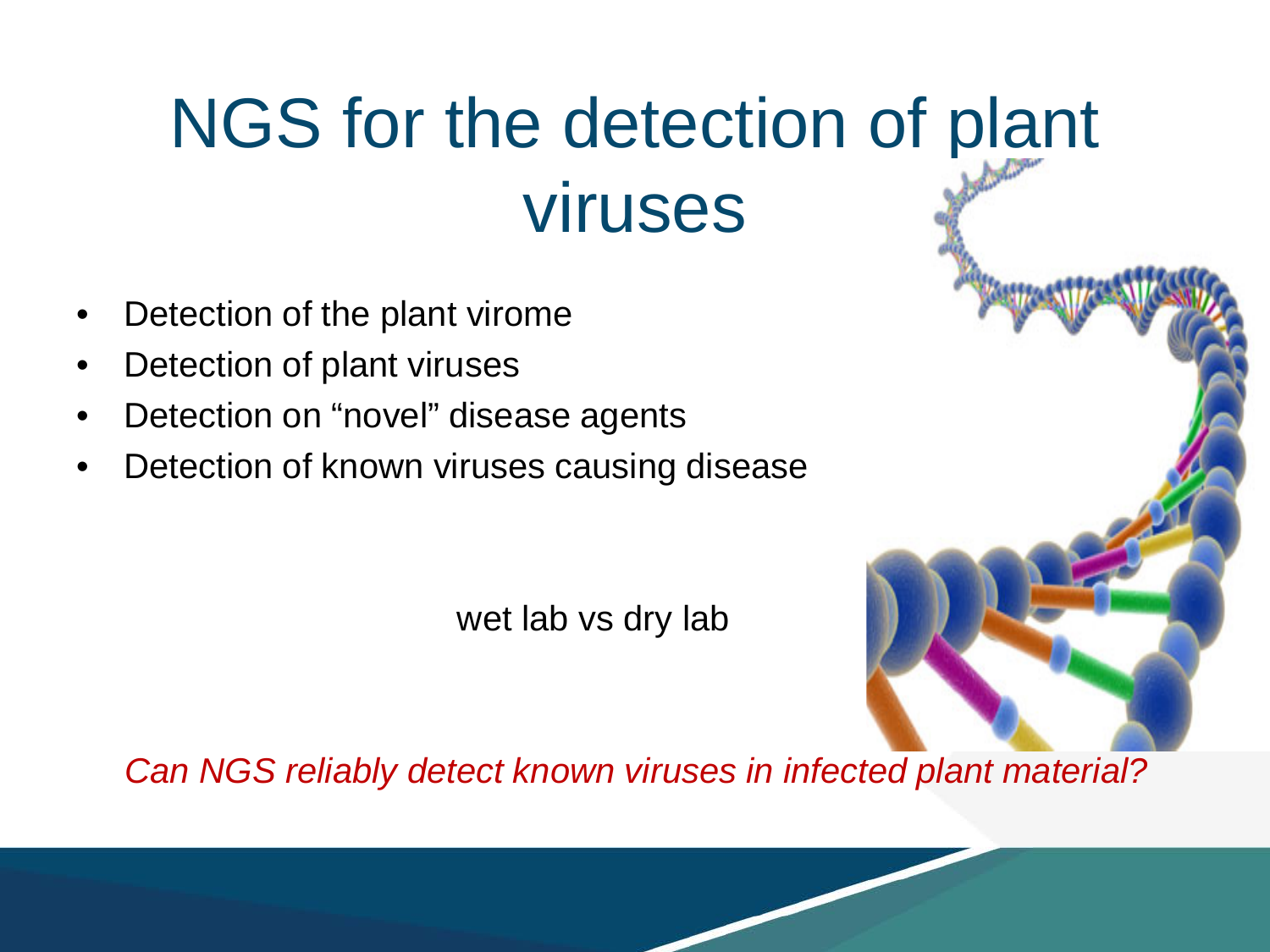## **Criteria**

### 1) *Starting material:*

- Plants infected with viruses that have been well characterized
- Single and mixed infections
- Known virus species and number of species present
- Known number of species genotypes
- Complete virus sequences available
- Range of viral genomes
	- Monopartite, multipartite
	- RNA (single-stranded positive sense RNA, single-stranded negative sense RNA, double stranded RNA) Types of plant virus genomes
	- DNA (single-stranded DNA, double stranded DNA



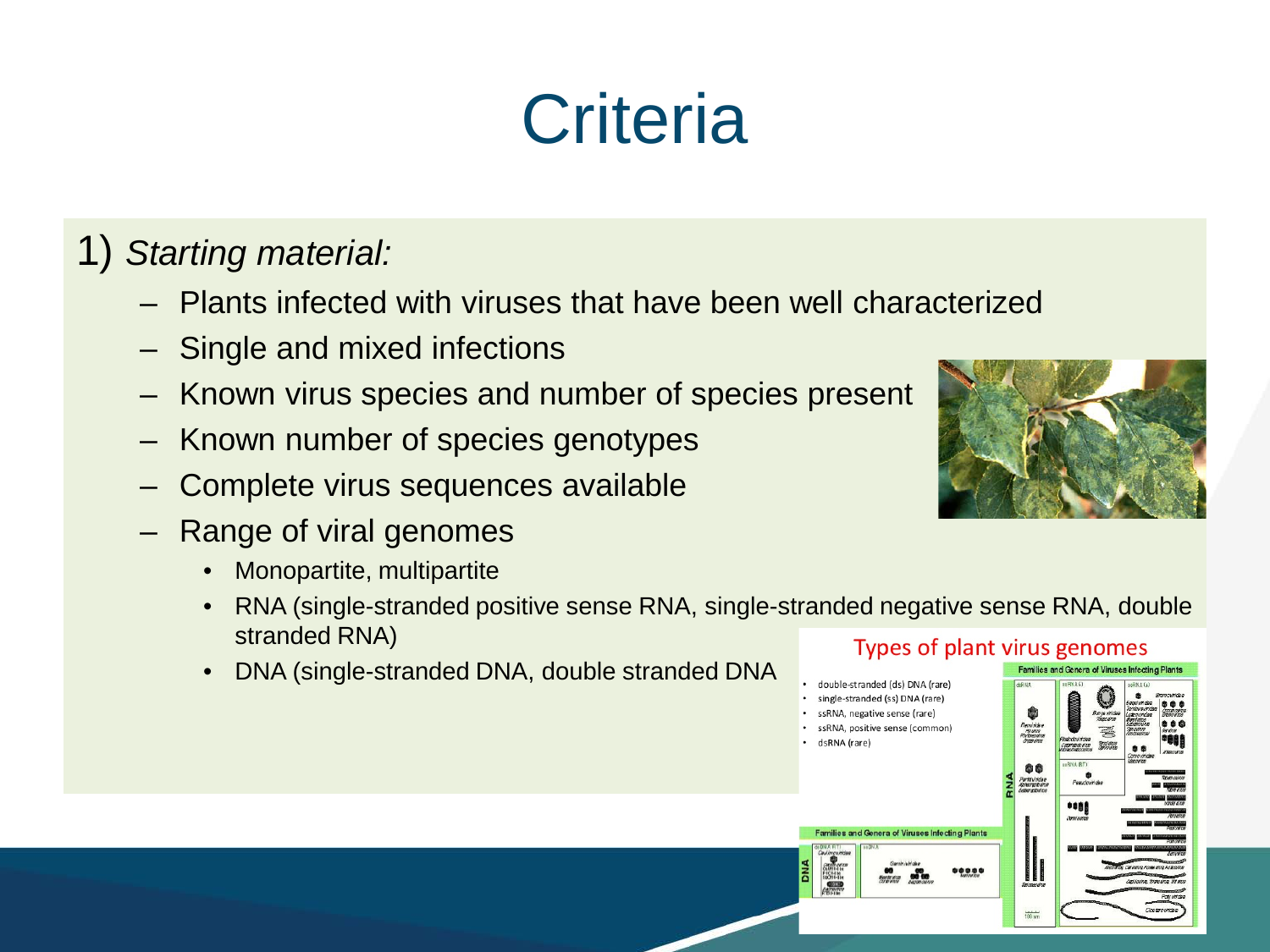## **Criteria**

### *2) Viral nucleic acid extraction:*

#### a) total RNA extraction/ ribosomal depletion

- (mix of plant/ viral/microbial RNAs)
- b) Small RNAs
	- siRNA
- c) Double stranded RNA
	- viral and viral intermediate

### *3) Sequencing:*

### a) Library construction

(preparation of viral nucleic acid for sequencing)

- dependant of type of nucleic acid extract
- dependent on type of sequencer
- b) Sequencer?
- c) Reads
	- number
	- **length**



*To be determined by the individual lab: based on lab developed protocols*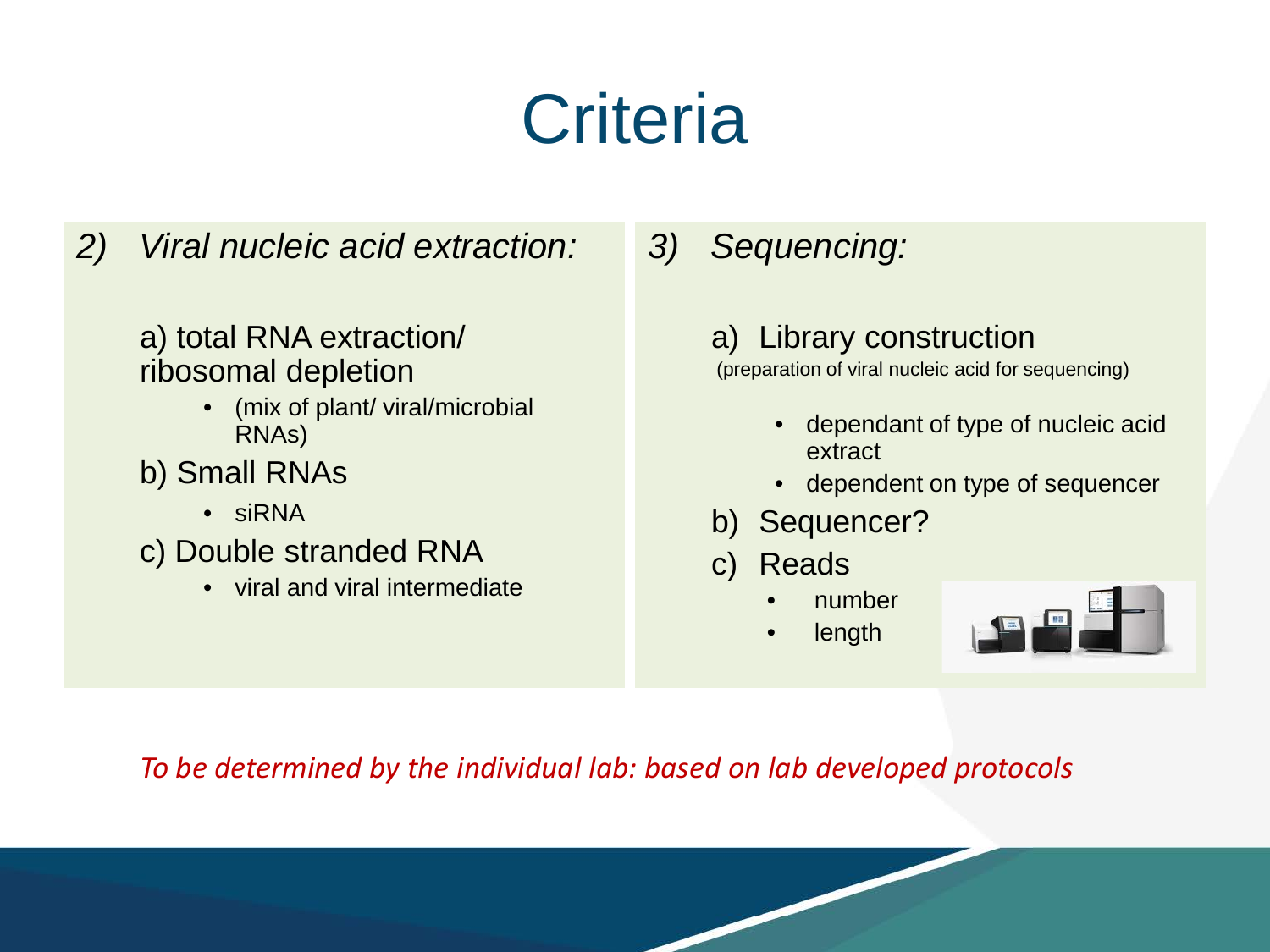## **Criteria**

### 4) *Data analysis*:

- Multiple strategies, algorithms and settings possible
	- Most groups have developed their own workflows
		- Compare sequence data from a sample with known virus genomes or virus motifs
		- Each group provided with the viral sequences present in each sample
- Compare results for the different workflows
	- Standard worksheet provide for metadata collection
- Standardize data from all participants using one of two workflows
	- Submission of raw sequence data
		- VirusDetect http://virusdetect.feilab.net/cgi-bin/virusdetect/index.cgi
		- Virtool www.virtool.ca

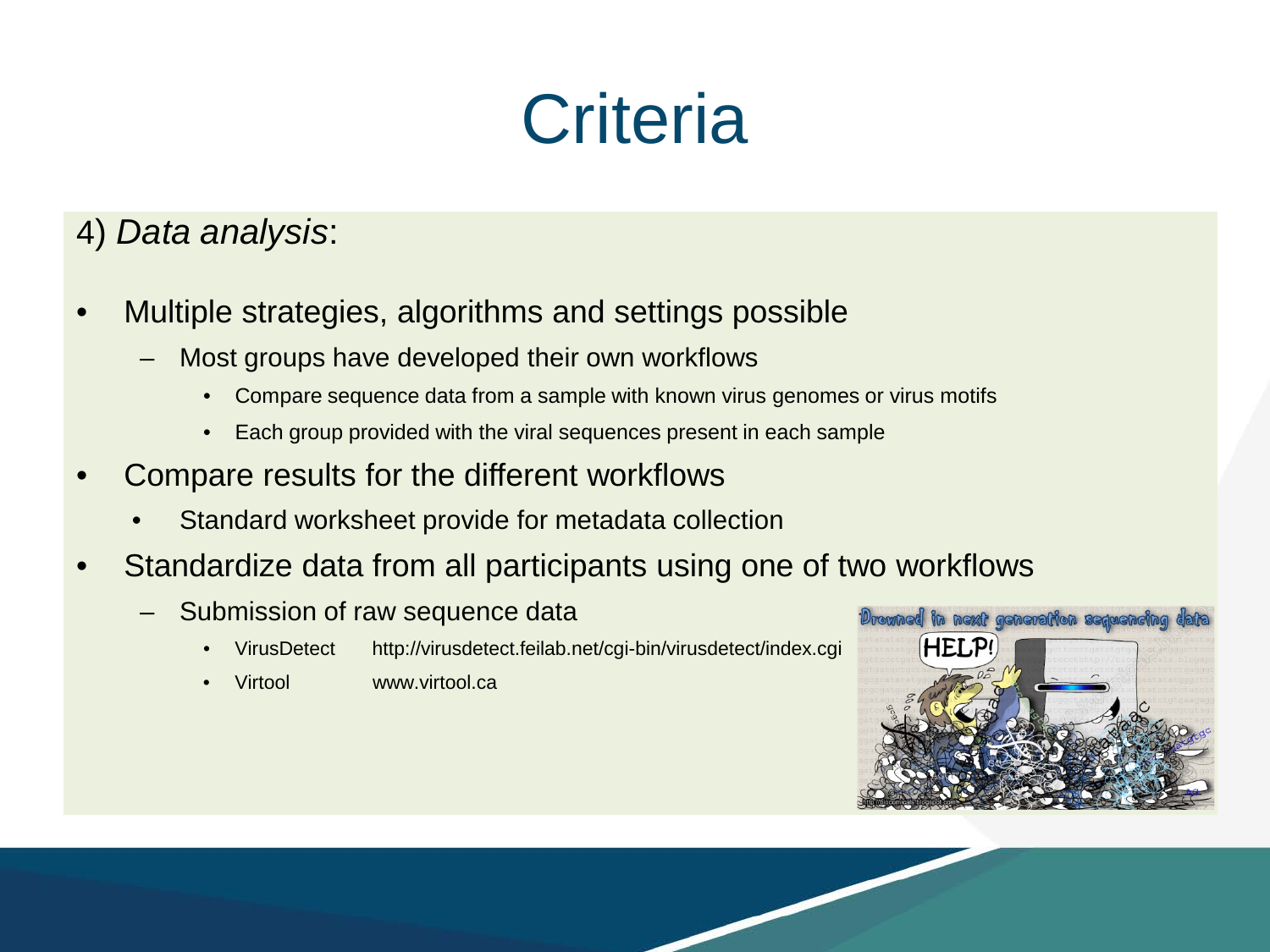## **Samples**

- Two samples sets consisting of 6 samples
	- Grapevine sample set
	- Tree fruit sample set
	- Wach sample previously characterized for viruses
	- Range of genome types
		- Single stranded positive sense RNA
		- Single stranded negative sense RNA
		- Double stranded RNA
		- ssDNA
- Participants could choose one or both sets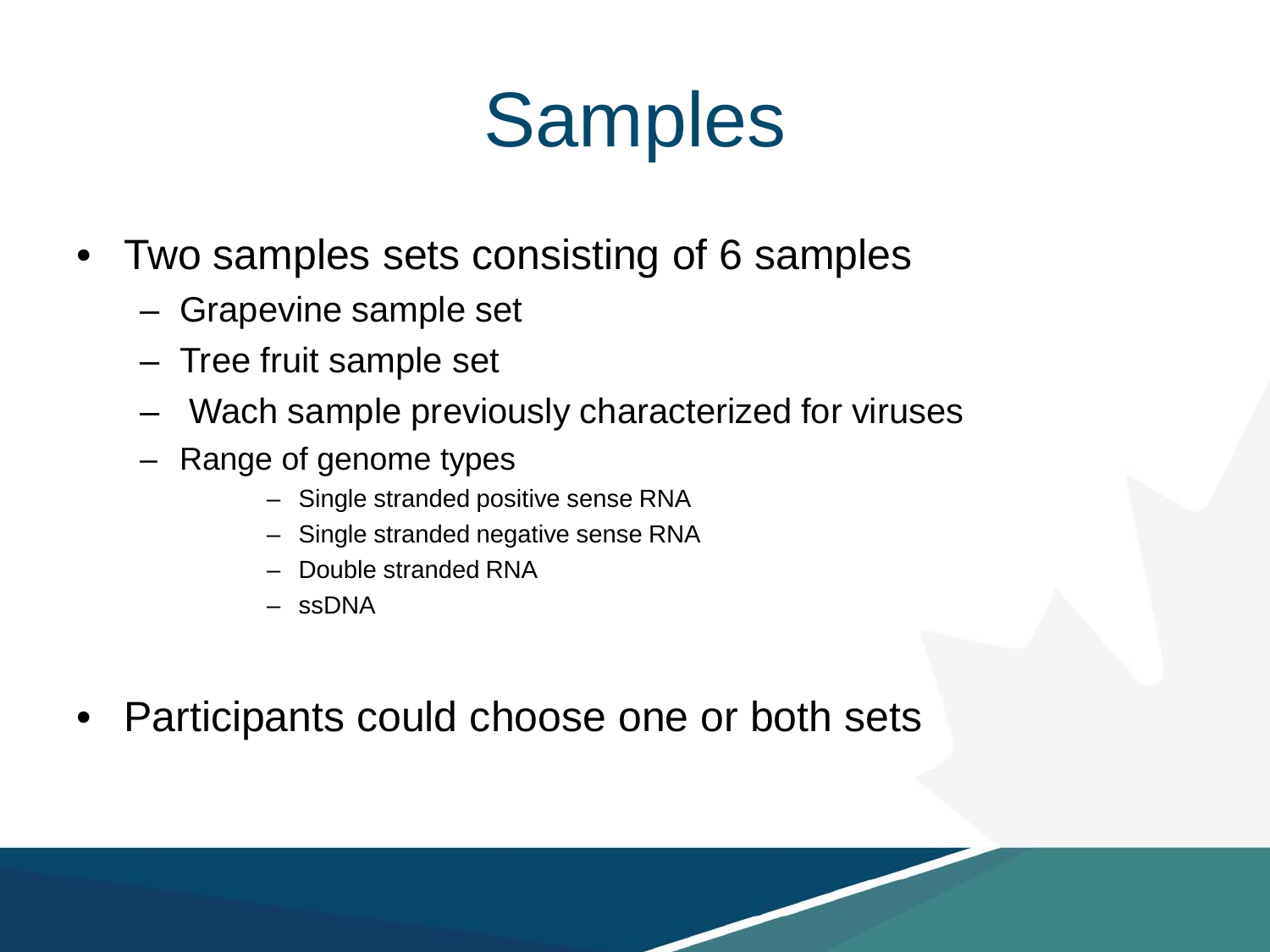# Sample Preparation

- Leaf material collected June 2017
	- 20 accessions from the CFIA positive collection, previously characterized using NGS
	- Leaf material freeze-dried and aliquoted into 15ml falcon tubes,
		- 0.5g dried material/tube ca. 3-5g fresh weight/tube
	- dsRNA was extracted from one complete set of aliquots and analyzed by NGS
	- Total RNA was extracted from the same aliquots, selected extracts tested for specific viruses by PCR for CVA, ACLSV, GRSPaV, CV TF1, GV TF1, ARWV, GLRaV.
	- Total of 12 samples selected and shipped to participants in August.
	- Complete viral sequence sent to participants in September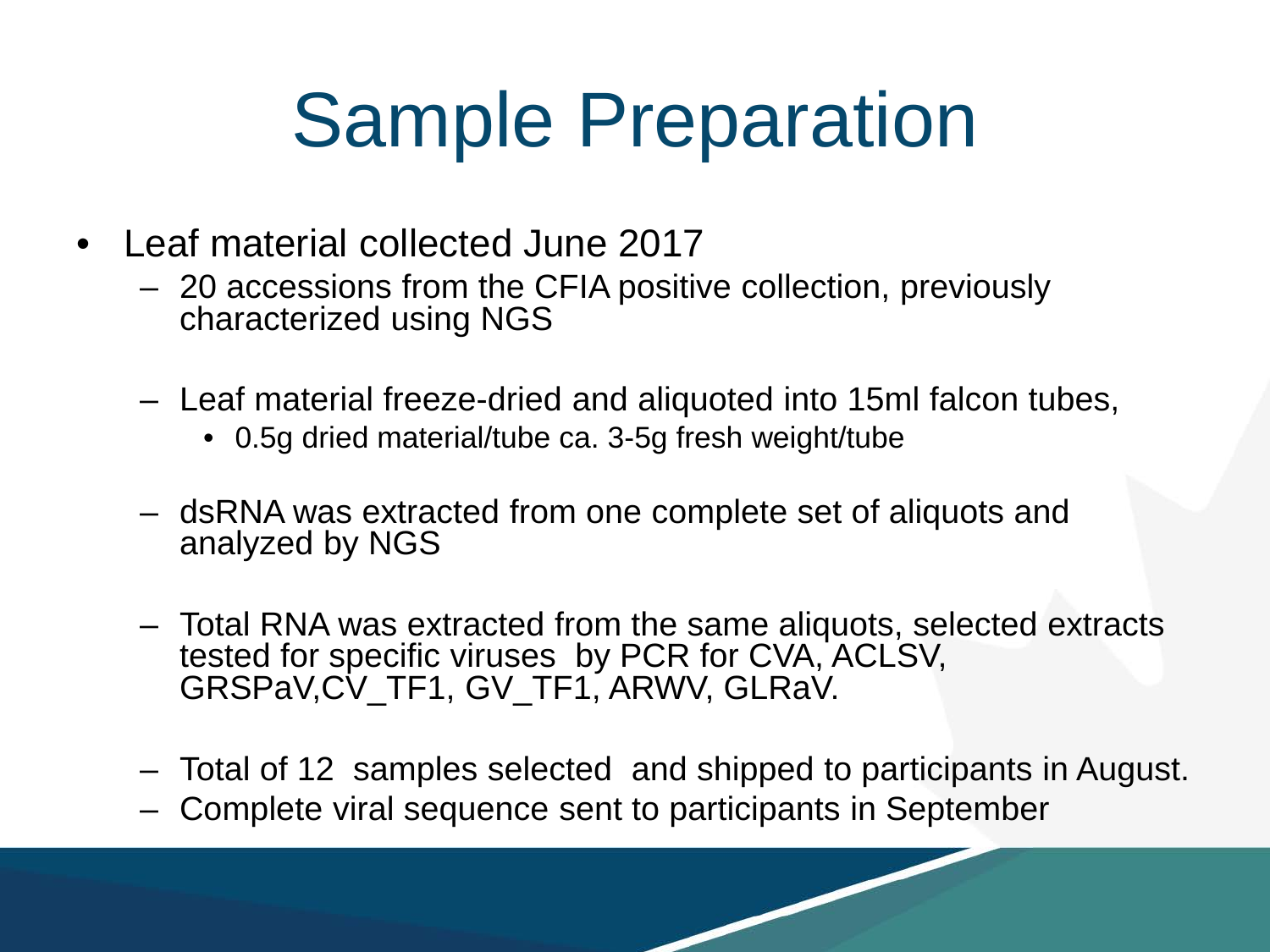### Accessions

| <b>Sample ID</b> | <b>Host</b> | <b>Viruses</b>                                     | <b>Genomes</b>                                                      | Sample set        |
|------------------|-------------|----------------------------------------------------|---------------------------------------------------------------------|-------------------|
| VT1              | Cherry      | ACLSV, CGRMV, CNRMV, CTLaV, CVA, PDV, PNRSV        | ss +RNA, ss - RNA, ssDNA                                            | <b>Tree Fruit</b> |
| VT <sub>2</sub>  | Apple       | ASPV, ASGV, ACLSV                                  | Multiple genotypes<br>monopartite, multipartite                     |                   |
| VT3              | Apple       | ACLSV, ASPV, ARWV-1, ARWV-2                        | 14 virus species<br><b>Trichvirus</b>                               |                   |
| VT5              | Apricot     | CVA, GV TF1                                        | Ampelovirus                                                         |                   |
| VT <sub>6</sub>  | Plum        | PBNSPaV                                            | Capillovirus<br><b>Illarvirus</b><br><b>Foveavirus</b>              |                   |
| <b>VT18</b>      | Peach       | PcMV                                               | <b>Unclassified Bunyavirus</b><br><b>Unclassified Geminivirus</b>   |                   |
| VT8              | Grape       | GVB, GVA, GLRaV2, GRSPaV, GFkV, HSVd               | ss +RNA, ssDNA, dsDNA                                               |                   |
| VT9              | Grape       | GLRaV4, GRBaV, GLRaV1, GLRaV2, GRSPaV, HSVd, GYSVd | Multiple genotypes<br>mono and mutipartite<br>14 virus species      |                   |
| <b>VT11</b>      | Grape       | RpRSP, GRSPaV, HSVd                                | <b>Badnavirus</b><br><b>Vitivirus</b>                               |                   |
| <b>VT13</b>      | Grape       | <b>TBRV</b>                                        | Closterovirus                                                       | Grapevine         |
| <b>VT16</b>      | Grape       | GVA, GVB, GVD, GVF, GLRaV3, HSVd, GYSVd            | Ampelovirus<br><b>Foveavirus</b>                                    |                   |
| <b>VT17</b>      | Currant     | GVBaV, CV-TF1                                      | <b>Macularvirus</b><br>nepovirus<br><b>Unclassified Geminivirus</b> |                   |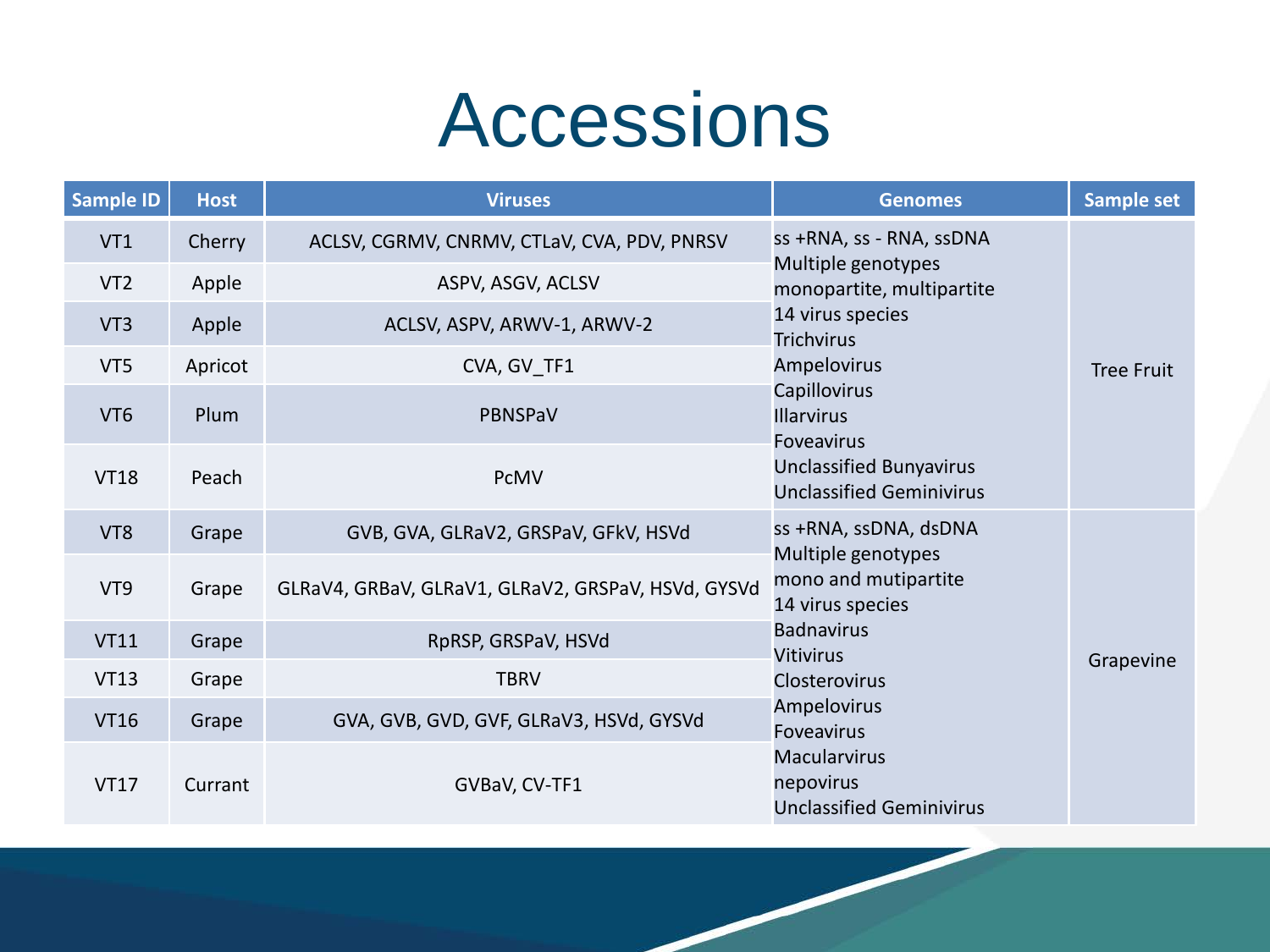#### Preliminary results (CLCBio )

- dsRNA extract
- Illumina 75H single read

Grapevine Samples

| Sample                        | <b>Virus</b>  | reads      | %coverage |
|-------------------------------|---------------|------------|-----------|
| VT8                           | <b>GVB</b>    | 3,2440     | 100       |
|                               | GLRaV2        | 1,185,575  | 99.9      |
|                               | <b>GRSPaV</b> | 572,717    | 99.8      |
| (7.6M reads)                  | <b>HSVd</b>   | 3,227      | 99.7      |
|                               | GLRaV3        | 33,153     | 99.1      |
|                               | <b>GFkV</b>   | 1,911      | 73.6      |
|                               | <b>GVA</b>    | 11,992     | 99.7      |
|                               | GLRaV4        | 1,798,071  | 100       |
|                               | GLRaV1        | 15,440     | 99.9      |
| VT9                           | GYSVd         | 4,060      | 99.7      |
| (15M reads)                   | <b>HSVd</b>   | 6,342      | 99.7      |
|                               | GLRaV2        | 7,175      | 99.7      |
|                               | <b>GRSPaV</b> | 5,330      | 99.4      |
|                               | <b>GRSPaV</b> | 10,719,762 | 100       |
| <b>VT11</b>                   | <b>HSVd</b>   | 9,505      | 99.7      |
| (32M reads)                   | <b>RpRSV</b>  | 1,6052     | 99.7      |
|                               | <b>ASGV</b>   | 2,961      | 93.8      |
|                               | <b>TBRV</b>   | 52,288     | 90.9      |
| <b>VT13</b>                   | GLRaV1        | 796        | 93.5      |
| $(11M$ reads)                 | GLRaV2        | 1,616      | 92.3      |
|                               | <b>GRSPaV</b> | 477        | 83.8      |
|                               | GLRaV4        | 468        | 77.2      |
|                               | <b>GVB</b>    | 8,353      | 99.9      |
| <b>VT16</b><br>$(6.1M$ reads) | <b>GYSVd</b>  | 683        | 99.7      |
|                               | <b>HSVd</b>   | 2,020      | 99.7      |
|                               | <b>GVF</b>    | 4,952      | 98.1      |
|                               | <b>GVA</b>    | 6,617      | 97.6      |
|                               | <b>GVD</b>    | 2,691      | 88.9      |
|                               | GLRaV3        | 7,492      | 97.1      |
| <b>VT17</b>                   | CV TF1        | 73,735     | 99.5      |
| $(1.9M$ reads)                | GVBaV         | 358        | 61.7      |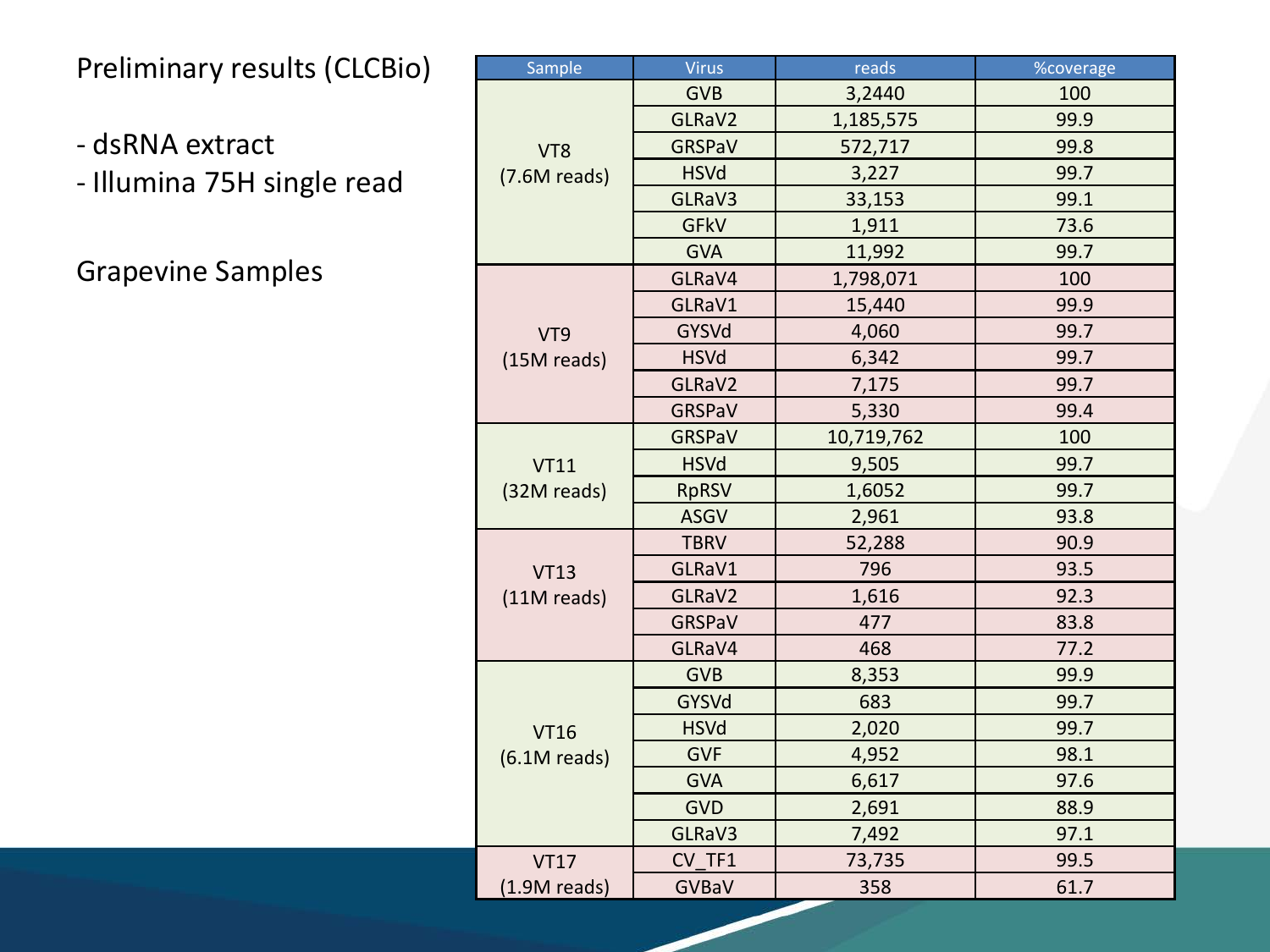#### Preliminary results: 2 lab results Tree fruit Samples

1) dsRNA extraction

#### 2) Total RNA extraction ribosomal depletion Illumina sequencing CLCbio workflows

|                 |               | dsRNA extraction |            | <b>Total RNA extraction</b> |              |         |            |
|-----------------|---------------|------------------|------------|-----------------------------|--------------|---------|------------|
| Sample          | <b>Virus</b>  | total reads      |            |                             | total reads  |         |            |
|                 |               | (single 75)      | reads      | % coverage                  | (paired 150) | reads   | % coverage |
|                 | <b>CTLaV</b>  |                  | 6,633,670  | 100                         |              | 179,200 | 99         |
|                 | <b>CVA</b>    |                  | 12,695,237 | 100                         |              | 851,151 | 100        |
|                 | <b>PNRSV</b>  |                  | 287,469    | 100                         |              | 17,110  | 97         |
| VT1             | <b>PDV</b>    | 32 M             | 1,150,260  | 99.9                        | 6.6M         | 151,445 | 99         |
|                 | <b>ACLSV</b>  |                  | 126,709    | 99.9                        |              | 3,197   | 87         |
|                 | <b>CGRMV</b>  |                  | 922,884    | 99.6                        |              | 30,631  |            |
|                 | <b>CNRMV</b>  |                  | 205,795    | 99.6                        |              | 20,994  | 99         |
|                 | <b>ASGV</b>   |                  | 6,021,067  | 100                         |              | 3,606   | 79         |
| VT <sub>2</sub> | <b>ASPV</b>   | 27M              | 22,057     | 95.7                        | 12M          |         |            |
|                 | <b>ACLSV</b>  |                  | 67,372     | 71.2                        |              |         |            |
| VT3             | <b>ASPV</b>   | 10M              | 308,084    | 100                         | 14M          | 10,138  | 80         |
|                 | <b>ACLSV</b>  |                  | 306,398    | 99.9                        |              | 8,851   | 93         |
|                 | ARWV2         |                  | 42,173     | 99.9                        |              |         |            |
|                 | ARWV1         |                  | 27,046     | 99.8                        |              |         |            |
| VT5             | <b>CVA</b>    | 8.6M             | 2,331,103  | 100                         | 12M          | 31,104  | 100        |
|                 | GV TF1        |                  | 7,717      | 97.2                        |              |         |            |
| VT <sub>6</sub> | <b>PBNSPV</b> | 2M               | 227,797    | 99.9                        | 12M          |         |            |
| <b>VT18</b>     | <b>PcMV</b>   | 23M              | 2,388,227  | 100                         | 23M          | 308,801 | 100        |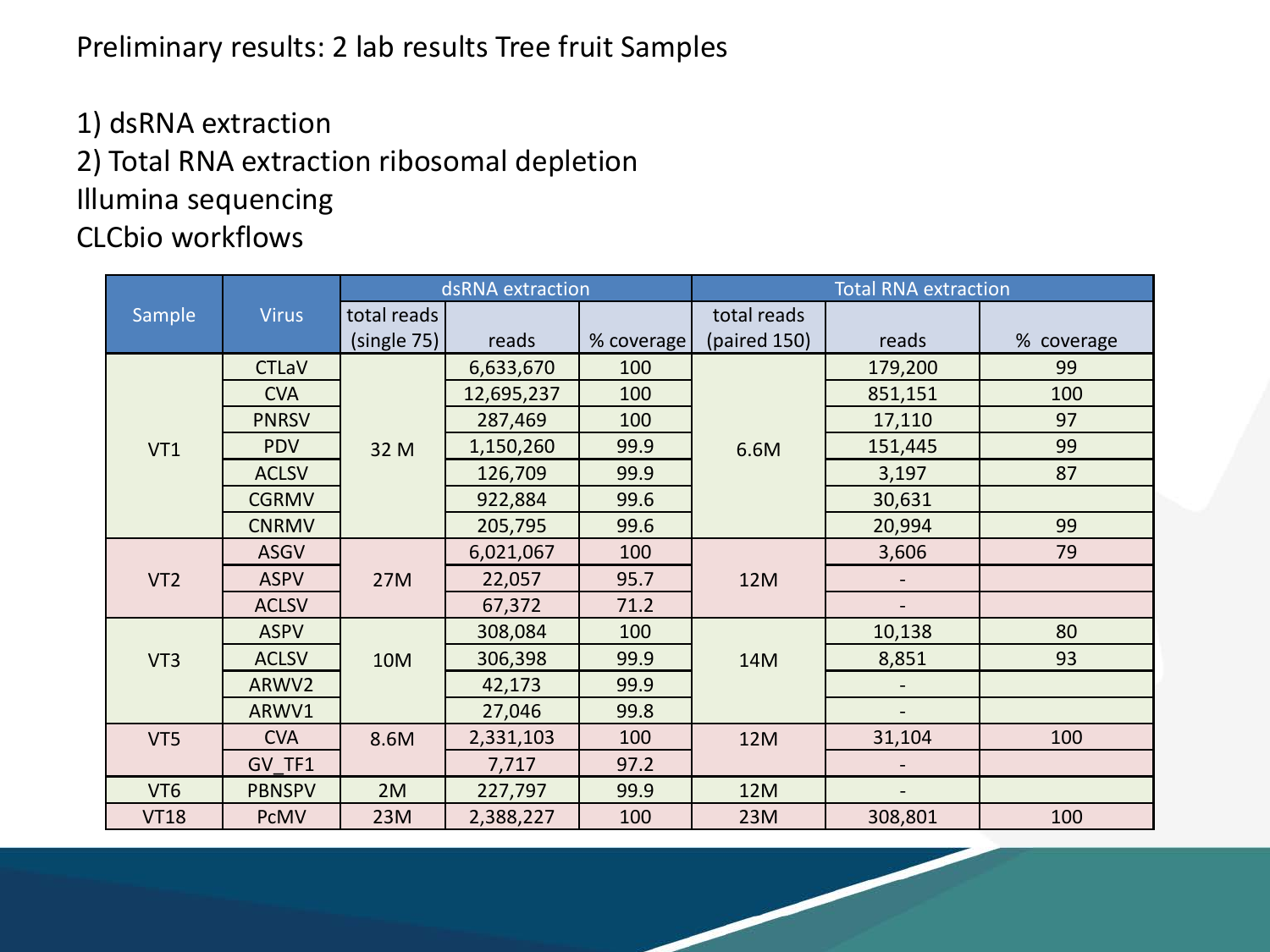# **Ongoing**

- Trial delayed
	- Sample preparation and shipping took longer than planned.
- All participating laboratories currently in various stages of sample processing/ data analysis
- Expect results and data over the next couple months
- Final data results/presentation/discussion by next EUPHRESCO P-172 meeting
- Publication 2018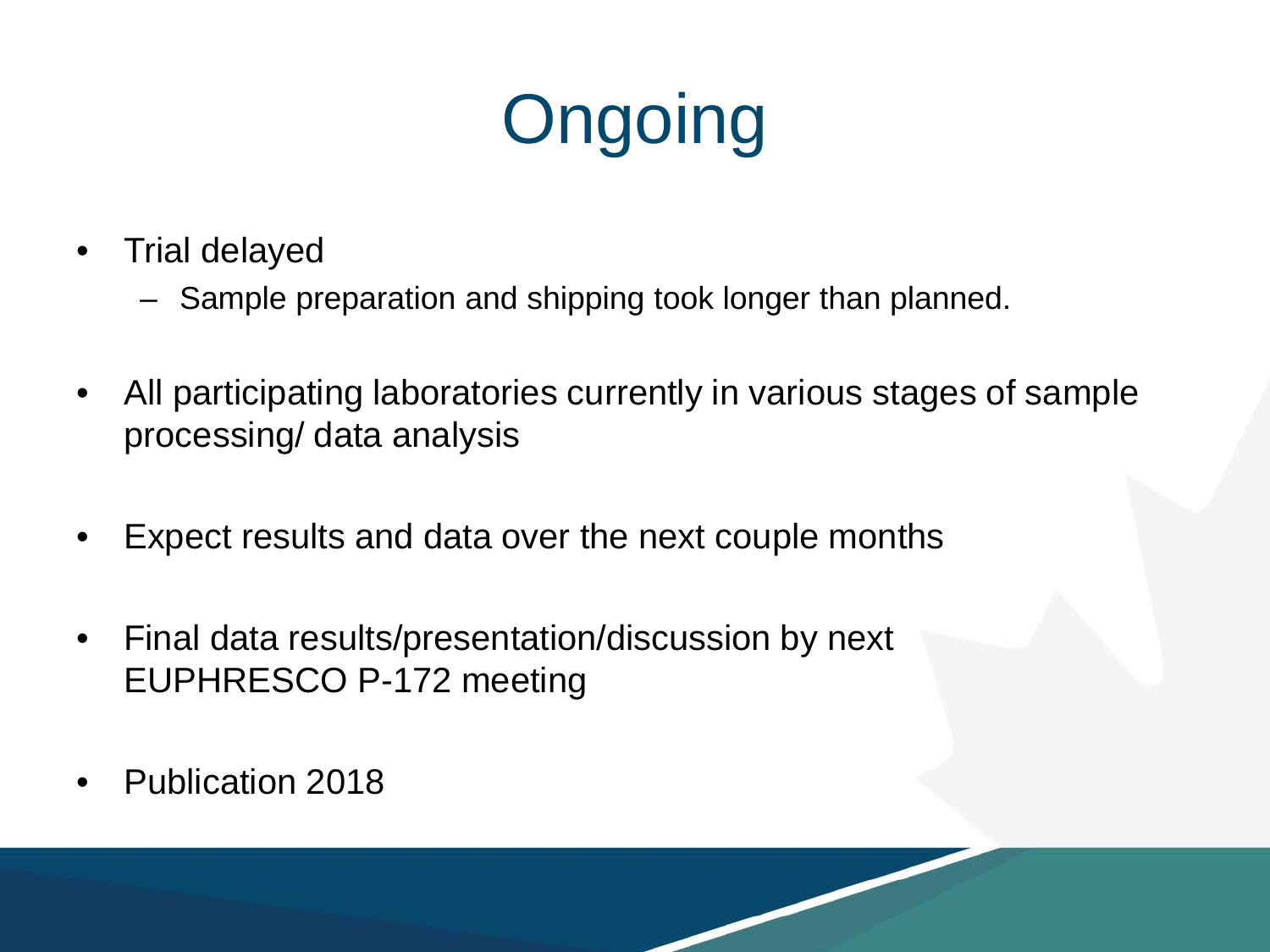